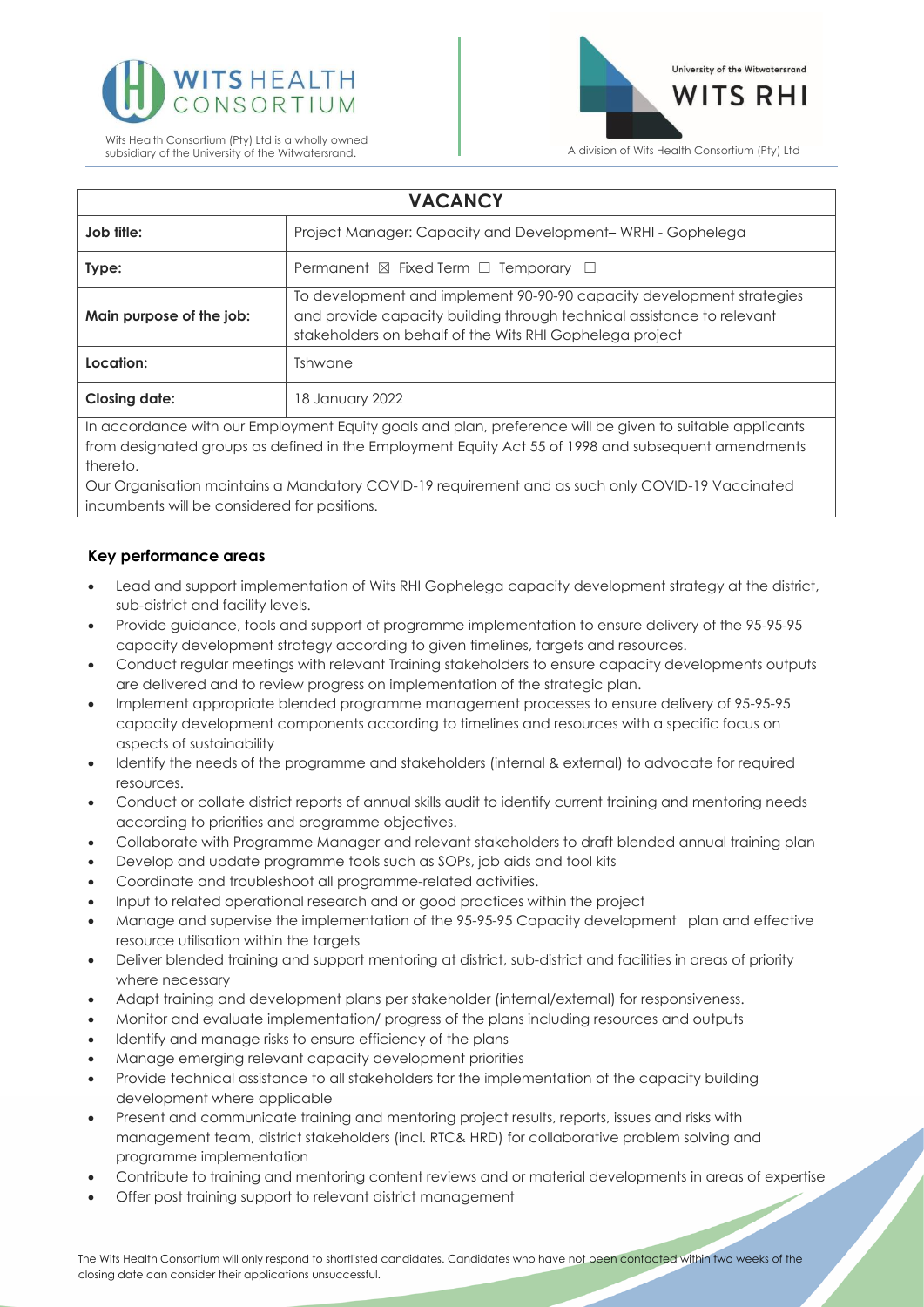



Wits Health Consortium (Pty) Ltd is a wholly owned subsidiary of the University of the Witwatersrand. A division of Wits Health Consortium (Pty) Ltd

- Arrange and facilitate monthly and quarterly quality improvements and assurance of training process
- Manage effective relationships with external stakeholders (Incl. RTC, HRD and other training service providers) and HAST teams.
- Serve as a representative of the Gophelega Project on external forums / working groups in the allocated district.
- Coordinate programme activities with external agencies such as public health, Community and NGO partners, regulatory bodies, donor monitoring and auditing agencies and others as necessary.
- Coordinate to leverage on capacity development activities with relevant existing teams
- Manage capacity building data and document management processes for Programme/project
- Analyze and evaluate Programme/project data to generate report
- Compile and disseminate progress report
- Collaborate with internal stakeholders (Incl. WHC for Learner management systems) to develop appropriate database
- Provide data for internal and external cross cutting stakeholder reports,
- Report monthly on key achievements, challenges and any anecdotal success stories.
- Support implementation of additional capacity development projects or requests for information emanating from USAID/PEPFAR at district level.
- Review and monitor maximum utilization of programme resources
- Monitor to reduce programme risks
- Support and monitor staff scale-up related administrative processes related to recruitment and retention of team members.
- Attend to all staffing requirements and administration.
- Supervise and manage the duties of subordinates to ensure optimal staff utilisation and maintenance of sound labour relations.
- Perform and facilitate performance development and assessments.
- Identify substandard performance by team members and take necessary corrective action.
- Coach and train subordinates and team members to ensure the acquisition of knowledge and skills required by the organisation.
- Promote harmony, teamwork and sharing of information.
- Take ownership and accountability for tasks and demonstrates effective self-management.
- Follow through to ensure that quality and productivity standards of own work are consistently and accurately maintained.
- Maintain a positive attitude and respond openly to feedback.
- Take ownership for driving own career development by participating in ongoing training and development activities such as workshops, forums, conferences etc.

# **Required minimum education and training**

- Bachelor's Degree in related field. Facilitator and Assessor.
- Master trainer of NDOH HIV/TB related courses.
- A valid driver's license.

# **Desirable additional education, work experience and personal abilities**

- Post graduate qualification in adult education, organisational development, industrial psychology or commerce. Skills development facilitator.
- Mentoring and coaching experience.
- Three years' experience of developing capacity building interventions including assessment methodologies. Understanding of public sector and Department of Health capacity building strategies.
- Understanding of quality improvement. Understanding of accreditation. Business acumen.
- Excellent project, stakeholder and people management skills.
- Self-motivated, pro-active and able to work independently and as part of a multidisciplinary team.
- Good communication and negotiation skills.